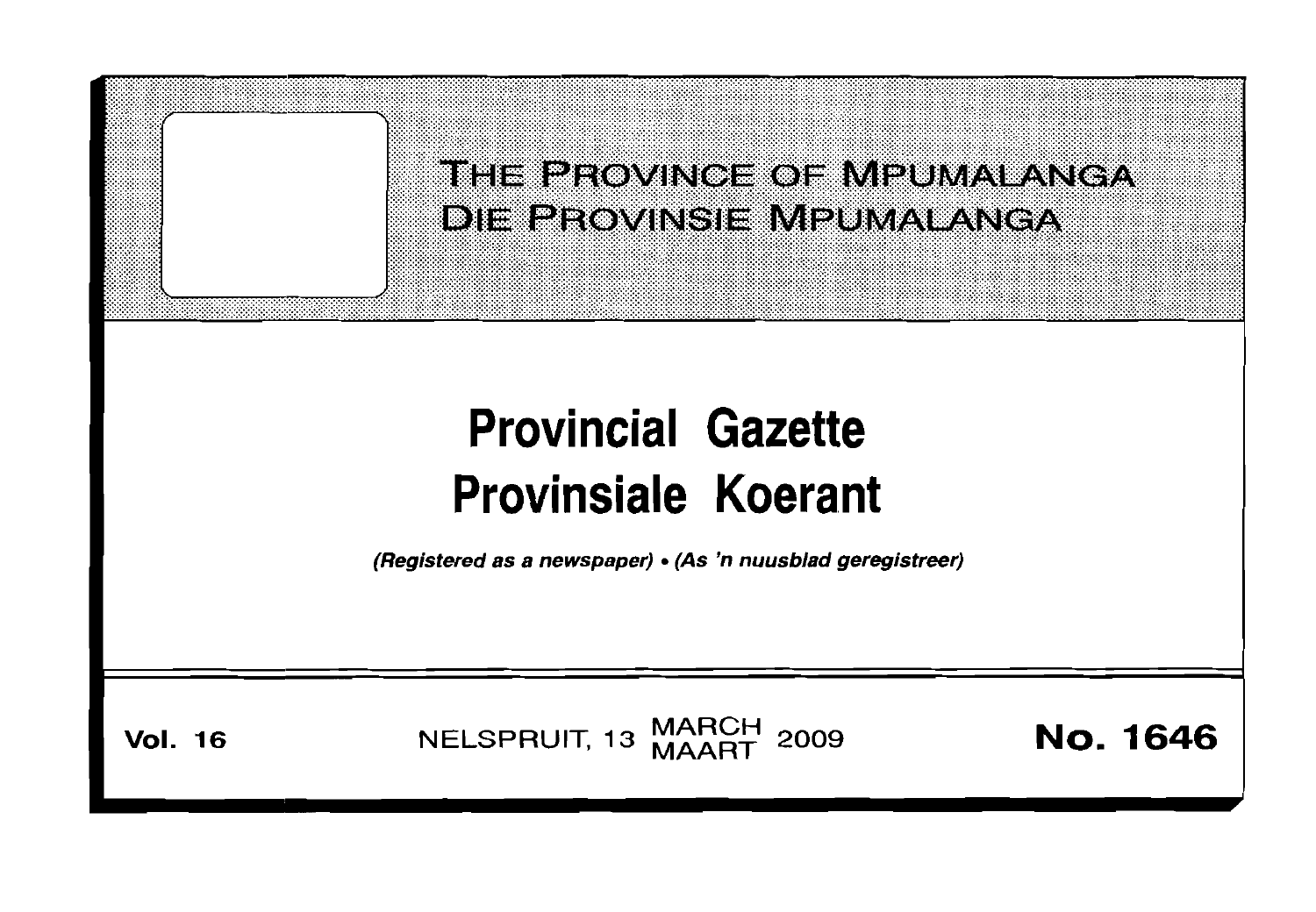| No.                                                              | <b>CONTENTS · INHOUD</b>                                                                                                                                                                                 | Page<br>No. | Gazette<br>No. |  |  |
|------------------------------------------------------------------|----------------------------------------------------------------------------------------------------------------------------------------------------------------------------------------------------------|-------------|----------------|--|--|
| <b>GENERAL NOTICES · ALGEMENE KENNISGEWINGS</b>                  |                                                                                                                                                                                                          |             |                |  |  |
| 67                                                               |                                                                                                                                                                                                          | 8           | 1646           |  |  |
| 67                                                               |                                                                                                                                                                                                          | 8           | 1646           |  |  |
| 68                                                               |                                                                                                                                                                                                          | 8           | 1646           |  |  |
| 68                                                               |                                                                                                                                                                                                          | 9           | 1646           |  |  |
| 69                                                               |                                                                                                                                                                                                          | 9           | 1646           |  |  |
| 69                                                               |                                                                                                                                                                                                          | 9           | 1646           |  |  |
| 70                                                               | Division of Land Ordinance (20/1986): Subdivision: Portion 1, Holding 183, Modder East Orchards Agricultural                                                                                             | 10          | 1646           |  |  |
| 70                                                               | Ordonnansie op die Verdeling van Grond (20/1986): Onderverdeling: Gedeelte 1, Hoewe 183, Modder Oos Boorde                                                                                               | 10          | 1646           |  |  |
| 71                                                               | Town-planning and Townships Ordinance (15/1986): Steve Tshwete Amendment Scheme 336                                                                                                                      | 11          | 1646           |  |  |
| 71                                                               |                                                                                                                                                                                                          | 11          | 1646           |  |  |
| 72<br>72                                                         | Black Communities Development Act, 1984: Rezoning: Proposed erven in Emzinoni Extension 3<br>Wet op die Ontwikkeling van Swart Gemeenskaps, 1984: Hersonering: Voorgestelde erwe in Emzinoni-uitbreiding | 11          | 1646           |  |  |
|                                                                  |                                                                                                                                                                                                          | 12          | 1646           |  |  |
| 73                                                               |                                                                                                                                                                                                          | 12          | 1646           |  |  |
| 73                                                               |                                                                                                                                                                                                          | 13          | 1646           |  |  |
| 74                                                               |                                                                                                                                                                                                          | 13          | 1646           |  |  |
| 74                                                               |                                                                                                                                                                                                          | 13          | 1646           |  |  |
| <b>LOCAL AUTHORITY NOTICES · PLAASLIKE BESTUURSKENNISGEWINGS</b> |                                                                                                                                                                                                          |             |                |  |  |
| 54                                                               | Subdivision of Land Ordinance, 1986: eMalahleni Local Municipality: Subdivision: Portion 8, farm Klipfontein 3 IS                                                                                        | 14          | 1646           |  |  |
| 55                                                               | Local Government Ordinance (17/1939): Govan Mbeki Municipality: Proposed amendment closure of streets in                                                                                                 | 14          | 1646           |  |  |
| 55                                                               | Ordonnansie op Plaaslike Bestuur (17/1939): Govan Mbeki Munisipaliteit: Voorgestelde permanente sluiting van                                                                                             | 14          | 1646           |  |  |
| 56                                                               | Town-planning and Townships Ordinance (15/1986): eMalahleni Local Municipality: eMalahleni Amendment Scheme                                                                                              | 15          | 1646           |  |  |
| 57                                                               |                                                                                                                                                                                                          | 15          | 1646           |  |  |
| 58                                                               |                                                                                                                                                                                                          | 15          | 1646           |  |  |
| 59                                                               |                                                                                                                                                                                                          | 16          | 1646           |  |  |
| 60                                                               |                                                                                                                                                                                                          | 16          | 1646           |  |  |
|                                                                  |                                                                                                                                                                                                          |             |                |  |  |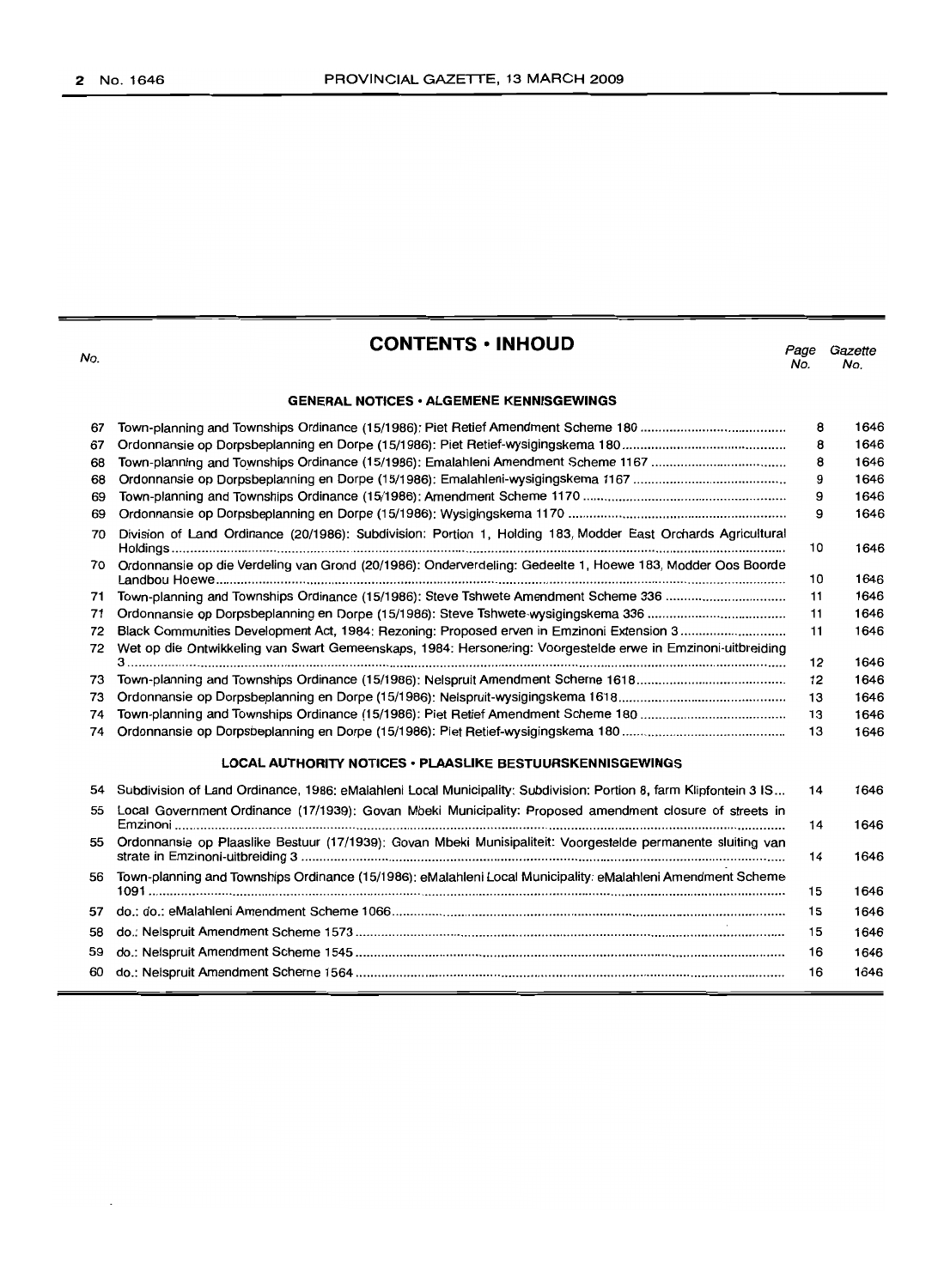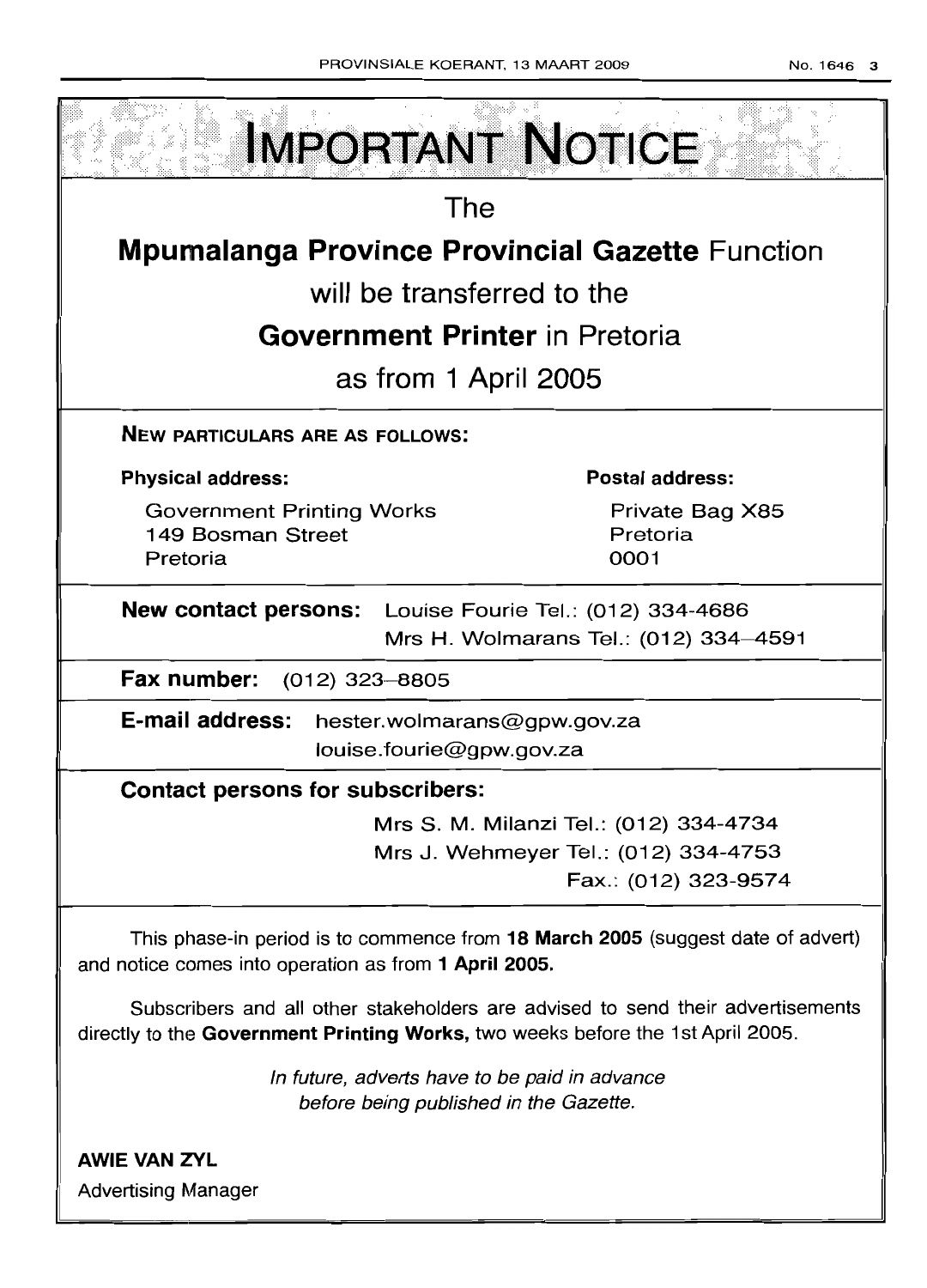| IT IS THE CLIENTS RESPONSIBILITY TO ENSURE THAT THE CORRECT AMOUNT IS PAID<br>AT THE CASHIER OR DEPOSITED INTO THE GOVERNMENT PRINTING WORKS BANK<br>ACCOUNT AND ALSO THAT THE REQUISITION/COVERING LETTER TOGETHER WITH<br>THE ADVERTISEMENTS AND THE PROOF OF DEPOSIT REACHES THE GOVERNMENT<br>PRINTING WORKS IN TIME FOR INSERTION IN THE PROVINCIAL GAZETTE.<br>NO ADVERTISEMENTS WILL BE PLACED WITHOUT PRIOR PROOF OF PRE-PAYMENT.<br>$\frac{1}{4}$ page R 187.37 |                                                                                                                          |  |  |  |
|--------------------------------------------------------------------------------------------------------------------------------------------------------------------------------------------------------------------------------------------------------------------------------------------------------------------------------------------------------------------------------------------------------------------------------------------------------------------------|--------------------------------------------------------------------------------------------------------------------------|--|--|--|
|                                                                                                                                                                                                                                                                                                                                                                                                                                                                          | Letter Type: Arial<br>Size: 10<br>Line Spacing: At:                                                                      |  |  |  |
| <b>A PRICE</b><br><b>INCREASE OF</b><br><b>8,5% WILL BE</b><br><b>EFFECTIVE ON</b><br>ALL TARIFFS<br><b>FROM</b><br>1 MAY 2008                                                                                                                                                                                                                                                                                                                                           | Exactly<br>11pt<br>$\frac{1}{4}$ page R 374.75<br>Letter Type: Arial<br>Size: 10<br>Line Spacing: At:<br>Exactly<br>11pt |  |  |  |
|                                                                                                                                                                                                                                                                                                                                                                                                                                                                          | $\frac{1}{4}$ page R 562.13<br><b>Size: 10</b><br>Letter Type: Arial                                                     |  |  |  |
|                                                                                                                                                                                                                                                                                                                                                                                                                                                                          | Line Spacing: At:<br>Exactly<br>11pt                                                                                     |  |  |  |
|                                                                                                                                                                                                                                                                                                                                                                                                                                                                          | $\frac{1}{4}$ page R 749.50<br>Letter Type: Arial<br><b>Size: 10</b><br>Line Spacing: At:<br>Exactly<br>11pt             |  |  |  |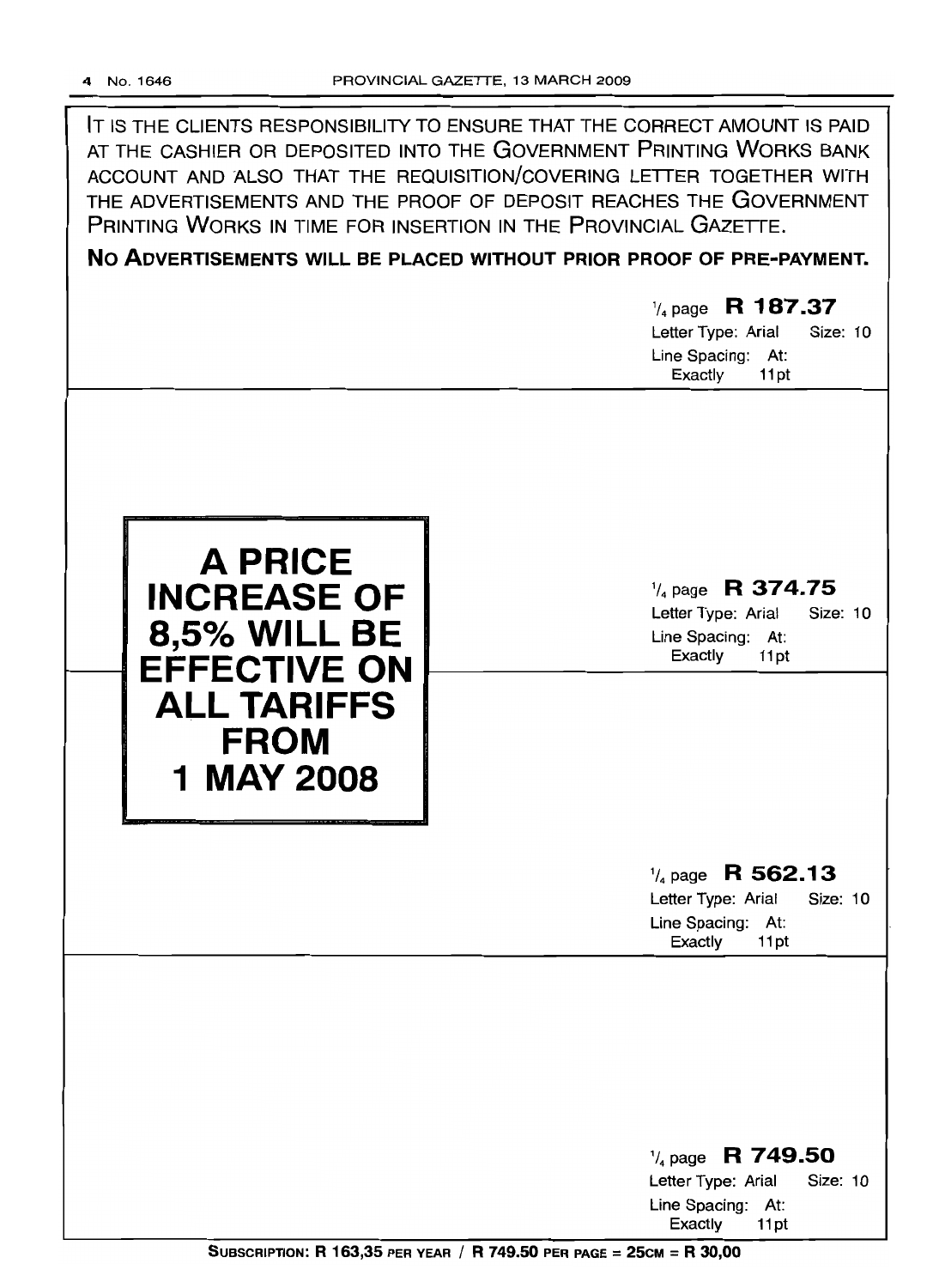

# **THE GOVERNMENT PRINTER INDEMNIFIED AGAINST LIABILITY**

- 4. The Government Printer will assume no liability in respect of-
	- (1) any delay in the publication of a notice or publication of such notice on any date other than that stipulated by the advertiser;
	- (2) erroneous classification of a notice, or the placement of such notice in any section or under any heading other than the section or heading stipulated by the advertiser;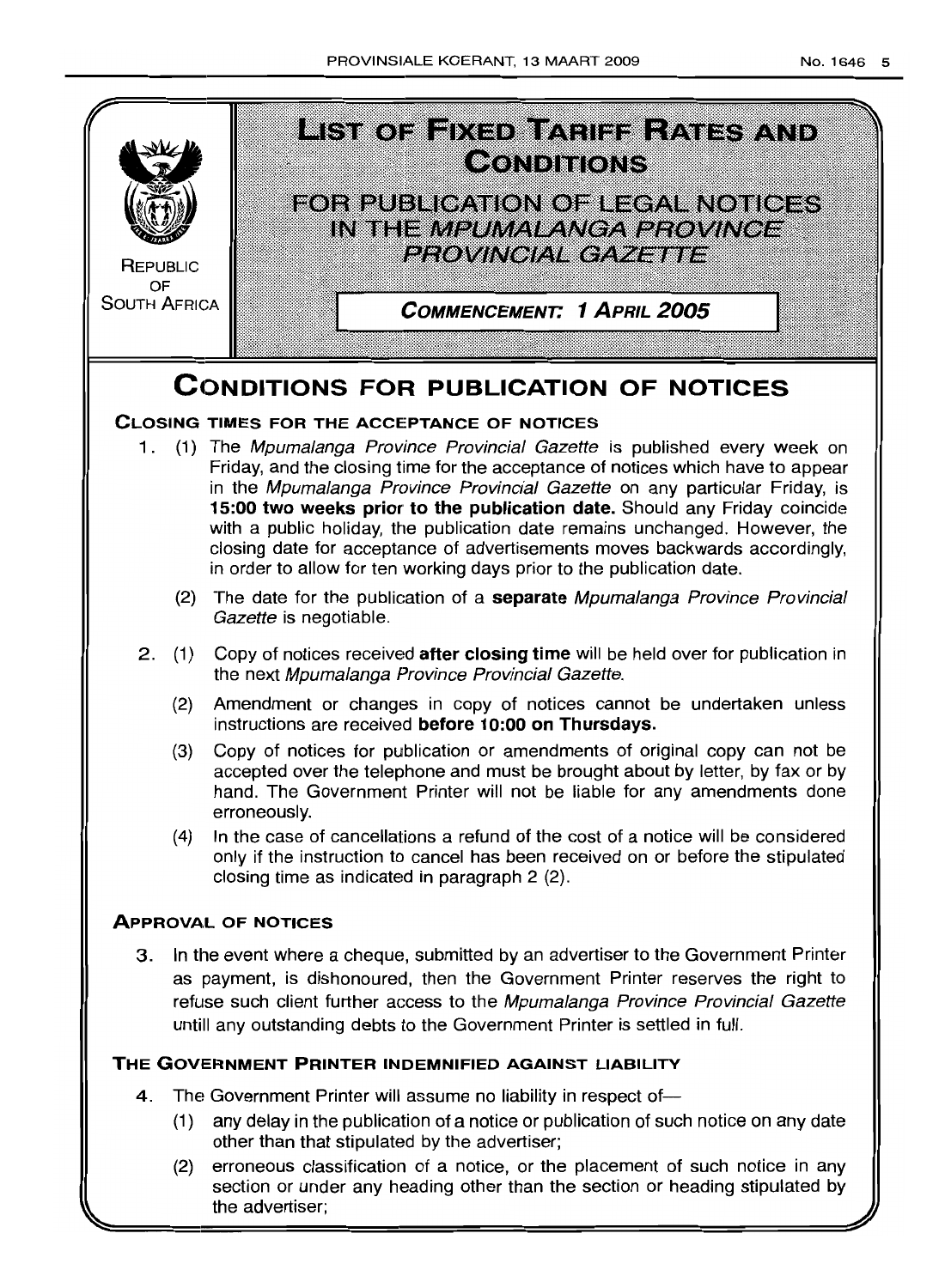(

(3) any editing, revision, omission, typographical errors or errors resulting from faint or indistinct copy.

## **LIABILITY OF ADVERTISER**

5. Advertisers will be held liable for any compensation and costs arising from any action which may be instituted against the Government Printer in consequence of the publication of any notice.

# **COpy**

- 6. Copy of notices must be typed on one side of the paper only and may not constitute part of any covering letter or document.
- 7. At the top of any copy, and set well apart from the notice, the following must be stated:

Where applicable

- (1) The heading under which the notice is to appear.
- (2) The cost of publication applicable to the notice, in accordance with the "Word Count Table".

# **PAYMENT OF COST**

- 9. **With effect from 1 April 2005 no notice will be accepted for publication unless the cost of the insertion(s) is prepaid in CASH or by CHEQUE or POSTAL ORDERS. It can be arranged that money can be paid into the banking account of the Government Printer, in which case the deposit slip accompanies the advertisement before publication thereof.**
- 10. (1) The cost of a notice must be calculated by the advertiser in accordance with the word count table.
	- (2) Where there is any doubt about the cost of publication of a notice, and in the case of copy, an enquiry, accompanied by the relevant copy, should be addressed to the **Advertising Section, Government Printing Works, Private Bag X85, Pretoria, 0001 [Fax: (012) 323-8805],** before publication.
- **11.** Overpayment resulting from miscalculation on the part of the advertiser of the cost of publication of a notice will not be refunded, unless the advertiser furnishes adequate reasons why such miscalculation occurred. In the event of underpayments, the difference will be recovered from the advertiser, and the notice(s) will not be published until such time as the full cost of such publication has been duly paid in cash or by cheque or postal orders, or into the banking account.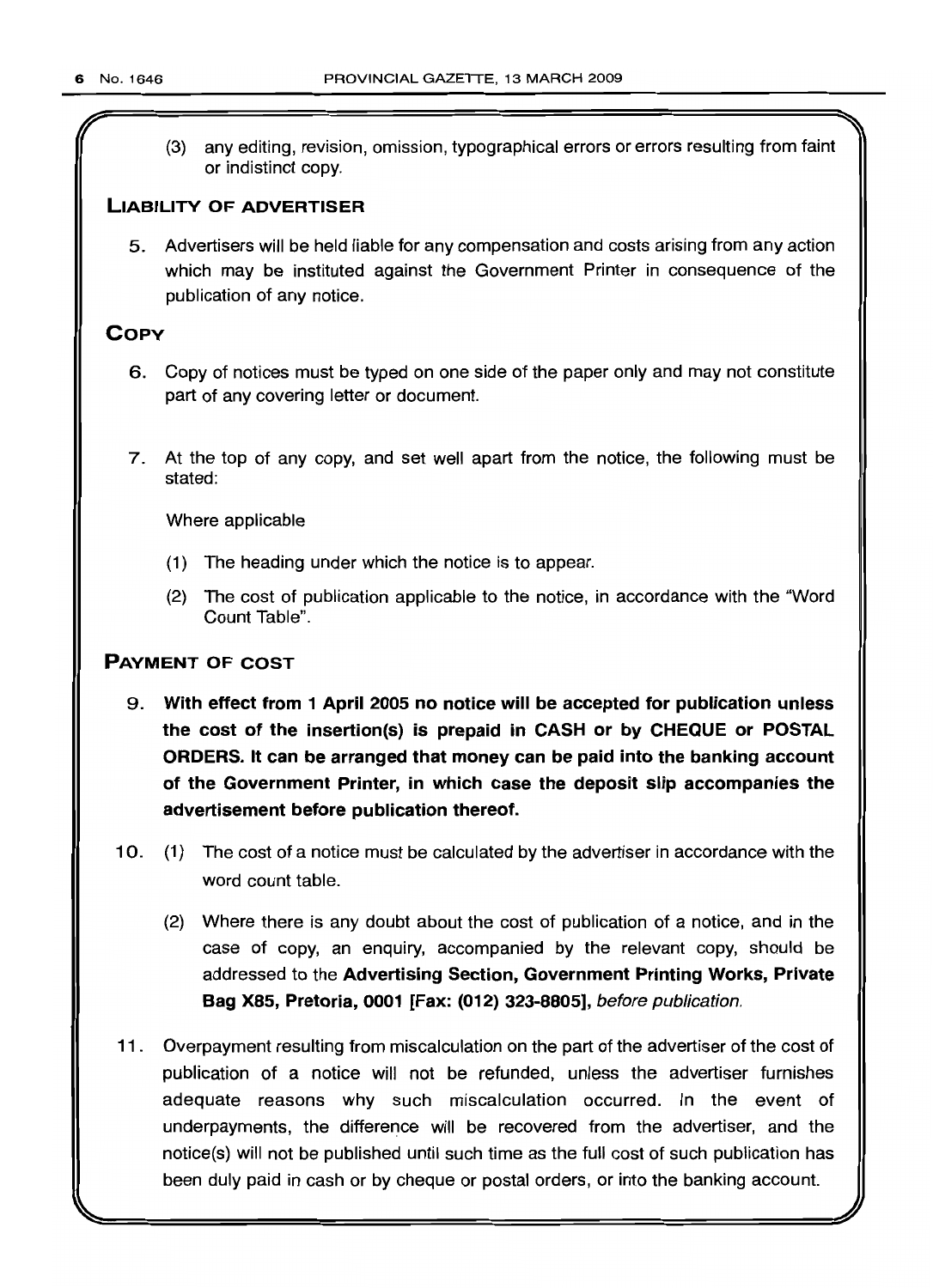- 12. In the event of a notice being cancelled, a refund will be made only if no cost regarding the placing of the notice has been incurred by the Government Printing Works.
- 13. The Government Printer reserves the right to levy an additional charge in cases where notices, the cost of which has been calculated in accordance with the Word Count Table, are subsequently found to be excessively lengthy or to contain overmuch or complicated tabulation.

# PROOF OF PUBLICATION

14. Copies of the Mpumalanga Province Provincial Gazette which may be required as proof of publication, may be ordered from the Government Printer at the ruling price. The Government Printer will assume no liability for any failure to post such Mpumalanga Province Provincial Gazette(s) or for any delay in despatching it/them.

# **GOVERNMENT PRINTERS BANK ACCOUNT PARTICULARS**

Bank: ABSA

BOSMAN STREET

Account No.: 4057114016

Branch code: 632005

Heference No.: 00000047

Fax No.: (012) 323 8805

# Enquiries:

| Mrs. L. Fourie    | Tel.: (012) 334-4686 |
|-------------------|----------------------|
| Mrs. H. Wolmarans | Tel.: (012) 334-4591 |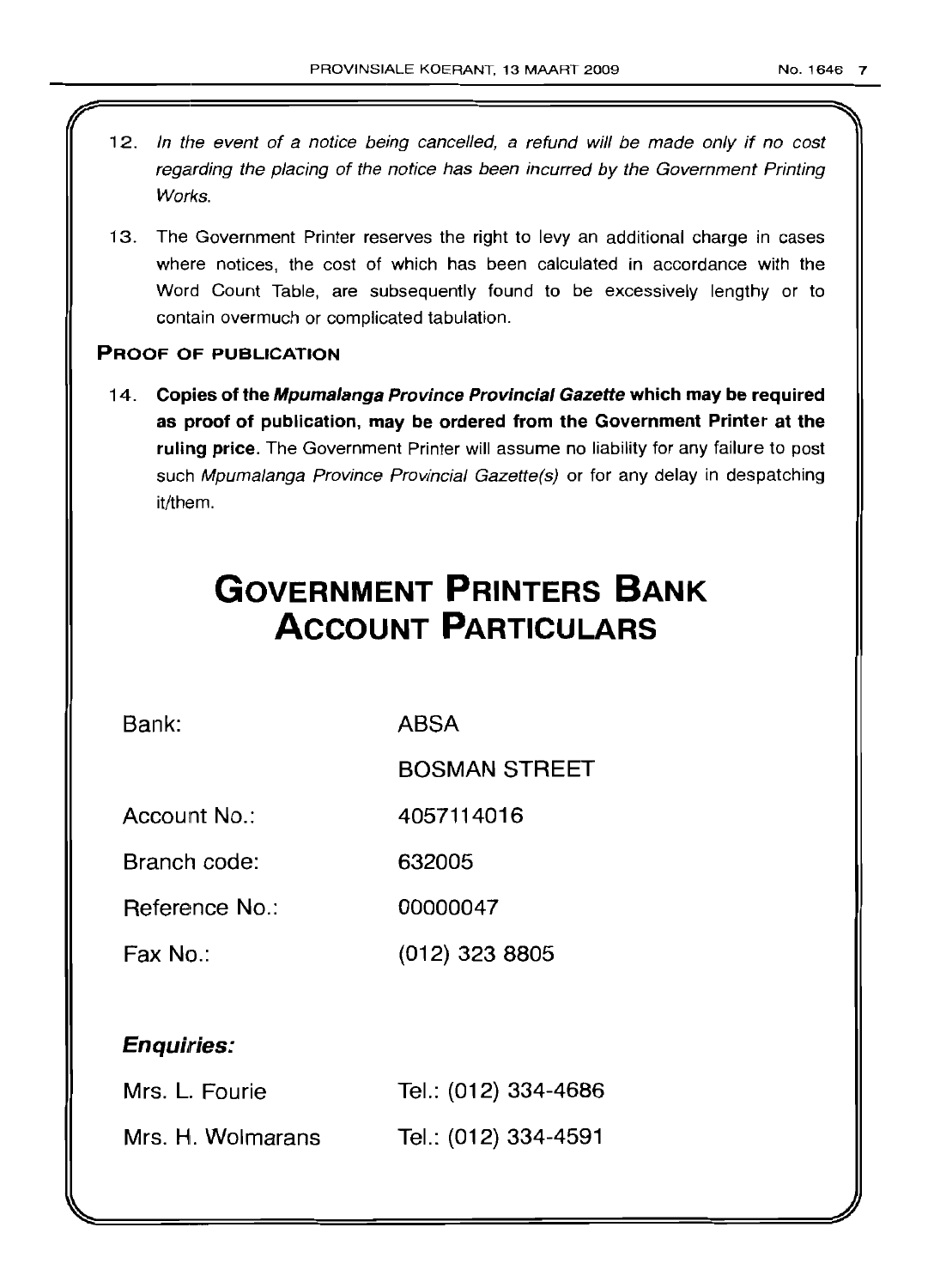# **GENERAL NOTICES • ALGEMENE KENNISGEWINGS**

#### NOTICE 67 OF 2009

#### PIET RETIEF AMENDMENT SCHEME 180

NOTICE OF APPLICATION FOR THE AMENDMENT OF THE PIET RETIEF TOWN-PLANNING SCHEME, 1980, IN TERMS OF SECTION 56 (1) (b) (i) OF THE TOWN-PLANNING AND TOWNSHIPS ORDINANCE, 1986 (ORDINANCE 15 OF 1986)

I, Pinkie Kuhne, being the authorised agent of the registered owner of the property mentioned below, hereby give notice, in terms of the above Ordinance, that I have applied to the Piet Retief Municipality for the amendment of the town-planning scheme, known as the Piet Retief Town-planning Scheme, 1980, by the rezoning of Portion 2 of Erf 159, situated at No. 19A Hansen Street, Piet Retief, from "Residential 1" to "Residential 3".

Particulars regarding the application will lie for inspection during normal office hours at the office of the Municipal Manager, Civic Centre, Mark Street, Piet Retief, for a period of 28 (twenty-eight) days from 6 March 2009.

Objections to this application must, within a period of 28 (twenty-eight) days from 6 March 2009, written and in duplicate, be submitted to the Municipal Manager at the above address, or be posted to P.O. Box 23, Piet Retief, 2380.

Agent: Pinkie Kuhne, 76 Paterson Street (P.O. Box 22072), Newcastle, 2940.

#### KENNISGEWING 67 VAN 2009

**- .**

#### PIET RETIEF-WYSIGINGSKEMA 180

KENNISGEWING VAN AANSOEK OM DIE WYSIGING VAN DIE PIET RETIEF-DORPSBEPLANNINGSKEMA, 1980, INGEVOLGE ARTIKEL 56 (1) (b) (i) VAN DIE ORDONNANSIE OP DORPSBEPLANNING EN DORPE, 1986 (ORDONNANSIE 15 VAN 1986)

Ek, Pinkie Kuhne, synde die gemagtigde agent van die geregistreerde eienaar van die ondergenoemde eiendom, gee hiermee, ingevolge bogenoemde artikel, kennis dat ek by die Piet Retief Munisipaliteit aansoek gedoen het om die wysiging van die dorpsbeplanningskema, bekend as die Piet Retief-dorpsbeplanningskema, 1980, deur die hersonering van Gedeelte 2 van Erf 159, gelee te Hansenstraat No. 19A, Piet Retief, vanaf "Residensieel 1" na "Residensieel 3".

Besonderhede van die aansoek lê ter insae gedurende gewone kantoorure by die kantoor van die Munisipale Bestuurder, Burgersentrum, Markstraat, Piet Retief, vir 'n tydperk van 28 (agt-en-twintig) dae vanaf 6 Maart 2009.

Besware of vertoë teen die aansoek moet binne 'n tydperk van 28 (agt-en-twintig) dae vanaf 6 Maart 2009, geskrewe en in tweevoud, ingehandig word by die Munisipale Bestuurder, by bovermelde adres, of gepos word aan Posbus 23, Piet Retief, 2380.

Agent: Pinkie Kühne, Patersonstraat 76 (Posbus 22072), Newcastle, 2940.

6-13

# NOTICE 68 OF 2009

NOTICE OF APPLICATION FOR AMENDMENT OF THE KRIEL TOWN-PLANNING SCHEME, 1992, IN TERMS OF SECTION 56 (1) (b) (i) OF THE TOWN-PLANNING AND TOWNSHIPS ORDINANCE, 1986

#### EMALAHLENI AMENDMENT SCHEME 1167

I, Maria Elizabeth Human TRP (SA), being the authorised agent of the owner of Erf 3202, Kriel Extension 4, Mpumalanga, hereby give notice in terms of section 56 (1) (b) (i) of the Town-planning and Townships Ordinance, 1986, that I have applied to the Emalahleni Local Municipality for the amendment of the town-planning scheme known as the Kriel Town-planning Scheme, 1992, by the rezoning of the ert described above, situated on 2 Bryan Street, from "Industrial 3" to "Institutional" with Annexure 421 for Place of Public Worship.

Particulars of the application will lie for inspection during normal office hours at the office of the Chief Town Planner, Third Floor, Civic Centre, Mandela Avenue, Emalahleni, for a period of 28 days from 6 March 2009.

Objections to or representations in respect of the application must be lodged with or made in writing to the Municipal Manager at the above address or at P.O. Box 3, Emalahleni, 1035, within a period of 28 days from 6 March 2009.

Address of applicant: Townscape Planning Solutions CC, PO Box 375, River Crescent, 1042. Tel: (013) 656-0554. Our reference: P09107 Gazette.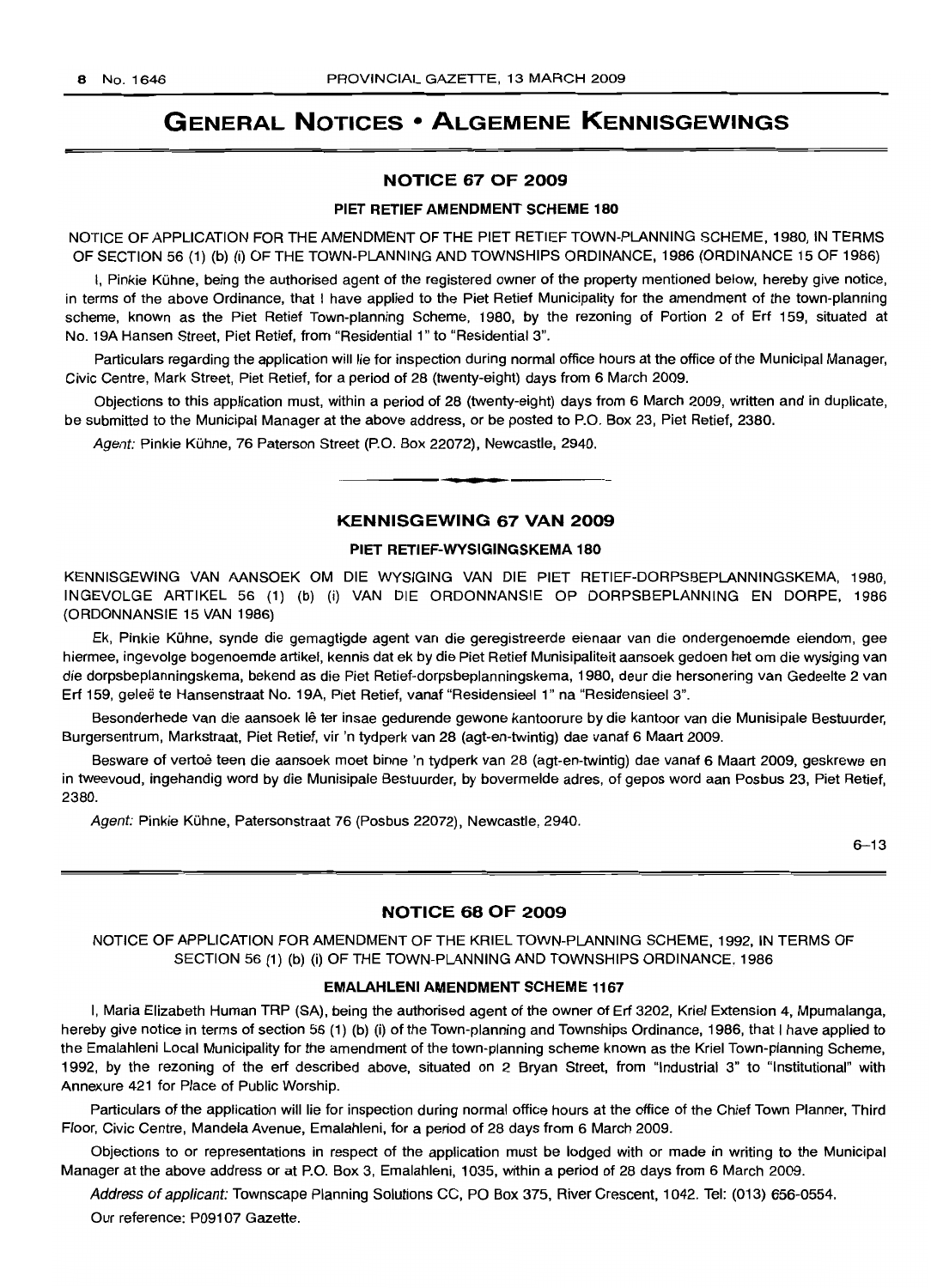#### **KENNISGEWING 68 VAN 2009**

KENNISGEWING VAN AANSOEK OM WYSIGING VAN DIE KRIEL-DORPSBEPLANNINGSKEMA, 1992, INGEVOLGE ARTIKEL 56 (1) (b) (i) VAN DIE ORDONNANSIE OP DORPSBEPLANNING EN DORPE, 1986

#### **EMALAHLENI-WYSIGINGSKEMA 1167**

Ek, Maria Elizabeth Human SS (SA), synde die gemagtigde agent van die eienaar van Erf 3202, Kriel Uitbreiding 4, Mpumalanga, gee hiermee ingevolge artikel 56 (1) (b) (i) van die Ordonnansie op Dorpsbeplanning en Dorpe, 1986, kennis dat ek by die Emalahleni Plaaslike Munisipaliteit aansoek gedoen het om die wysiging van die dorpsbeplanningskema, bekend as die Kriel-dorpsbeplanningskema, 1992, deur die hersonering van die eiendom hierbo beskryf, geleë te Bryanstraat 2, vanaf "Industrieel 3" na "Inrigting" met Bylaag 421 vir Plek vir Openbare Aanbidding.

Besonderhede van die aansoek lê ter insae gedurende gewone kantoorure by die Hoof Stadsbeplanner, Derde Vloer, Burgersentrum, Mandelarylaan, Emalahleni, vir 'n tydperk van 28 dae vanaf 6 Maart 2009.

Besware teen of vertoë ten opsigte van die aansoek moet binne 'n tydperk van 28 dae vanaf 6 Maart 2009 skriftelik tot die Munisipale Bestuurder by bovermelde adres of by Posbus 3, Emalahleni, 1035, ingedien of gerig word.

Adres van applikant: Townscape Planning Solutions CC, Posbus 375, River Crescent, 1042. Tel: (013) 656-0554.

 $6 - 13$ 

#### **NOTICE 69 OF 2009**

#### **EMALAHLENI AMENDMENT SCHEME 1991**

NOTICE OF APPLICATION FOR AMENDMENT OF TOWN-PLANNING SCHEME IN TERMS OF SECTION 56 (1) (b) (i) OF THE TOWN-PLANNING AND TOWNSHIPS ORDINANCE, 1986 (ORDINANCE 15 OF 1986)

#### **AMENDMENT SCHEME 1170**

I, Vivienne Smith TRP (SA), of the firm Korsman van Wyk Town and Regional Planners, being the authorized agent of the owner of Erf 1450, Witbank Extension 8, hereby give notice in terms of section 56 (1) (b) (i) of the Town-planning and Townships Ordinance, 1986 (Ordinance 15 of 1986), that I have applied to Emalahleni Local Municipality for the amendment of the townplanning scheme in operation known as Emalahleni Town-planning Scheme, 1991 by the rezoning of the property described above, situated at 53 Longfellow Street in the Township Witbank, from "Residential 1" to "Business 3".

Particulars of the application are open for inspection during normal office hours by the office of the Municipal Manager, City Planning Division, Third Floor, Civic Center, Mandela Street, eMalahleni for a period of 28 days from 6 March 2009 (the date of first publication of this notice).

Objections to or representations in respect of the application must be lodged in writing and in duplicate with the Municipal Manager at the above office or posted to him at at P.O. Box 3, eMalahleni, 1035, within a period of 28 days from 6 March 2009.

Address of authorised agent: Korsman van Wyk Town and Regional Planners, Suite 295, Private Bag X7294, eMalahleni, 1035. Tel: (013) 650-0408. Fax: 086 663 6326. E-mail: admin@korsman.co.za

# **KENNISGEWING 69 VAN 2009**

**I •**

#### **EMALAHLENI-WYSIGINGSKEMA 1991**

KENNISGEWING VAN AANSOEK OM WYSIGING VAN DORPSBEPLANNINGSKEMA INGEVOLGE ARTIKEL 56 (1) (b) (i) VAN DIE ORDONNANSIE OP DORPSBEPLANNING EN DORPE, 1986 (ORDONNANSIE 15 VAN 1986)

#### **WYSIGINGSKEMA 1170**

Ek, Vivienne Smith TRP (SA), van die firma Korsman van Wyk Stads- en Streekbeplanners, synde die gemagtigde agent van die geregistreerde eienaar van Erf 1450, Witbank Uitbreiding 8, gee hiermee ingevolge artikel 56 (1) (b) (i) van die Ordonnansie op Dorpsbeplanning en Dorpe, 1986 (Odonnansie 15 van 1986), kennis dat ek by Emalahleni Plaaslike Munisipaliteit aansoek gedoen het om die wysiging van die dorpsbeplanningskema in werking bekend as Emalahlenidorpsbeplanningskema, 1991, deur die hersonering van die eiendom hierbo beskryf, geleë te Longfellowstraat 53, in die dorpsgebied Witbank X8, van "Residensieel 1" tot "Besigheid 3".

Besonderhede van die aansoek lê gedurende kantoorure by die kantoor van die Munisipale Bestuurder, Stadsbeplanningsafdeling, Derde Vloer, Burgersentrum, Mandelastraat, eMalahleni, vir 'n tydperk van 28 dae vanaf 6 Maart 2009 (die datum van eerste publikasie van hierdie kennisgewing) ter insae.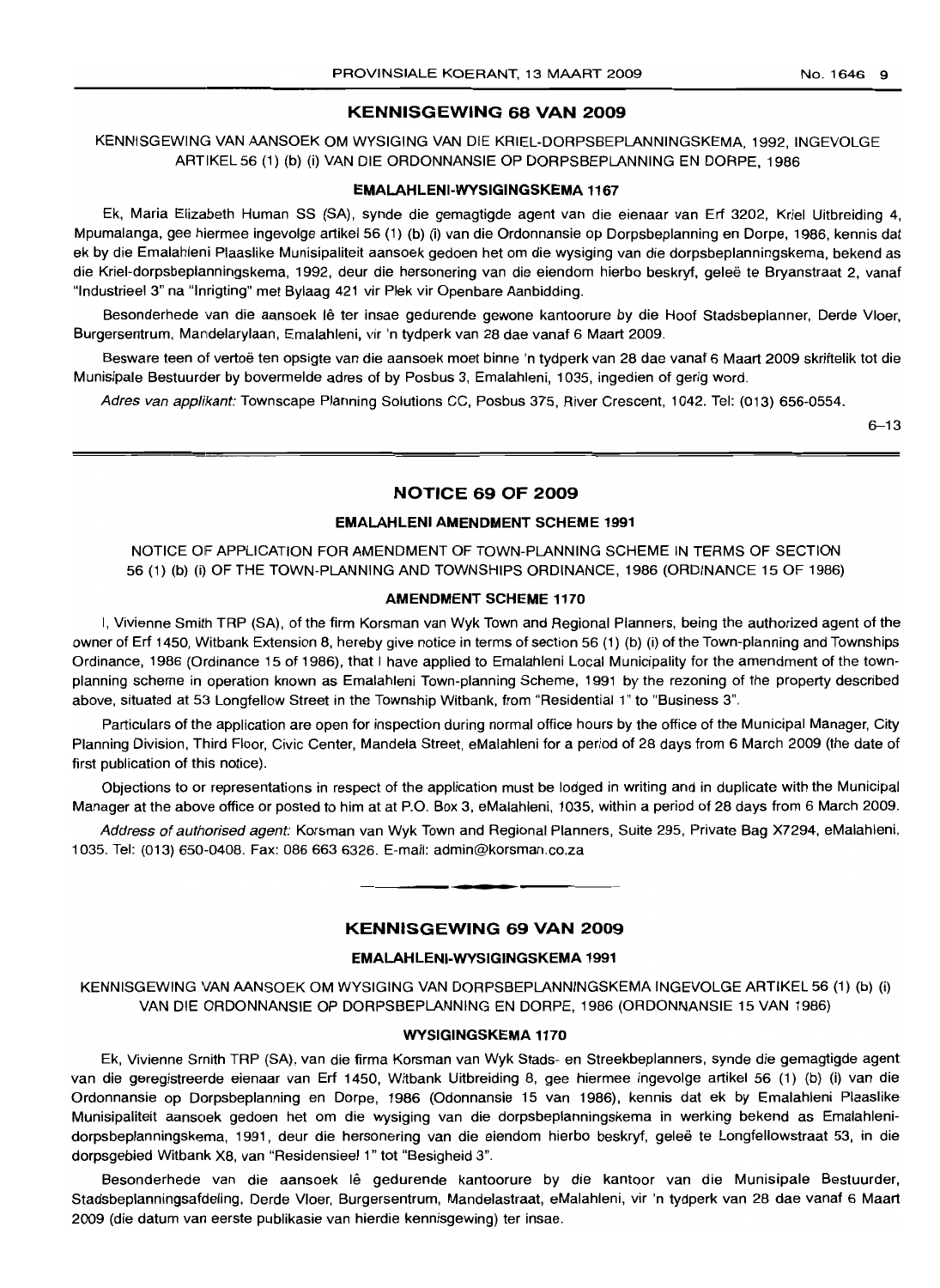Besware teen of vertoë ten opsigte van die aansoek moet binne 'n tydperk van 28 dae vanaf 6 Maart 2009 skriftelik en in tweevoud by die Munisipale Bestuurder by bovermelde kantoor ingedien of aan hom by Posbus 3, eMalahleni, 1035, gepos word.

Adres van gemagtigde agent: Korsman van Wyk Stads- en Streekbeplanners, Suite 295, Privaatsak X7294, eMalahleni, 1035. Tel: (013) 650-0408. Faks: 086 663 6326. E-pos: admin@korsman.co.za

6-13

#### **NOTICE 70 OF 2009**

#### DIVISION OF LAND ORDINANCE, 1986 (ORDINANCE 20 OF 1986)

Notice is hereby given in terms of section 6 (8) (a) of the Division of Land Ordinance, 1986 (Ordinance 20 of 1986) that Christiaan Jacob Johan Els, being the authorized agent of the owner, has applied to the Delmas Local Municipality for the subdivision of Portion 1 of Holding 183, Modder East Orchards Agricultural Holdings into 33 portions.

Further particulars of the application are open for inspection during normal office hours at the office of the Municipal Manager, Room 2, c/o Samuel and Van der Walt Streets, Delmas, for a period of 28 days from 6 March 2009 (the date of first publication of this notice).

Any person who wishes to object to the granting of the application or wishes to make representations in regard thereto shall submit his objections or representations in writing and in duplicate to the Municipal Manager at the above address or at PO Box 6, Delmas, 2210, within a period of 28 days from 6 March 2009.

Date of first publication: 9 January 2009.

Description of land: Portion 1 of Holding 183, Modder East Orchards Agricultural Holdings.

Number and area of proposed portions: Remainder:  $\pm$  3,4707 ha; Portion 1:  $\pm$  1,0140 ha; Portion 2:  $\pm$  1,000 ha; Portion 3: ± 1,0016 ha; Portion 4: ± 1,0030 ha; Portion 5: ± 1,1973 ha; Portion 6: ± 1,0396 ha; Portion 7: ± 1,0176 ha; Portion 8: ± 1,0176 ha; Portion 9: ± 1,0039 ha; Portion 10: ± 1,0521 ha; Portion 11: ± 1,2555 ha; Portion 12: ± 1,1581 ha; Portion 13: ± 1,0426 ha; Portion 14: ± 1,1470 ha; Portion 15: ± 1,0119 ha; Portion 16: ± 1,0120 ha; Portion 17: ± 1,0766 ha; Portion 18: ± 1,0106 ha; Portion 19: ± 1,0120 ha; Portion 20: ± 1,0190 ha; Portion 21: ± 1,0238 ha; Portion 22: ± 1,0173 ha; Portion 23: ± 1,0099 ha; Portion 24: ± 1,0311 ha; Portion 25: ± 1,1334 ha; Portion 26: ± 1,0126 ha; Portion 27: ± 1,0018 ha; Portion 28: ± 1,0166 ha; Portion 29: ± 1,0124 ha; Portion 30: ± 1,0098 ha; Portion 31: ± 1,0129 ha; Portion 32: ± 5,0006 ha.

Contact details of the applicant: EVS Planning, PO Box 65093, Erasmusrand, 0165. Tel: (012) 347-1613. Fax: (012) 347-1622. Ref: E4599. **-.**

# **KENNISGEWING 70 VAN 2009**

#### ORDONNANSIE OP DIE VERDELING VAN GROND, 1986 (ORDONNANSIE 20 VAN 1986)

Kennis word hiermee gegee ingevolge artikel 6 (8) (a) van die Verdeling van Grond Ordonnansie, 1986 (Ordonnansie 20 van 1986), dat Christiaan Jacob Johan Els, die gemagtigde agent van die eienaar, aansoek gedoen het by die Delmas Plaaslike Munisipaliteit vir die onderverdeling van Gedeelte 1 van Hoewe 183, Modder Oos Boorde Landbouhoewe.

Verdere besonderhede van die aansoeke Ie ter insae gedurende gewone kantoorure by die kantoor van die Munisipale Bestuurder, Kamer 2, h/v Samuel- en Van der Waltstraat, Delmas, vir 'n tydperk van 28 dae vanaf 6 Maart 2009 (die datum van eerste publikasie van hierdie kennisgewing).

Enige persoon wat teen die toestaan van die aansoek beswaar wil maak of vertoë in verband daarmee wil rig, moet sy besware of vertoë skriftelik en in tweevoud by die Munisipale Bestuurder by bovermelde adres of stuur aan Posbus 6, Delmas, 2210, binne 'n tydperk van 28 dae vanaf 6 Maart 2009 (datum van eerste publikasie van hierdie kennisgewing), indien.

Datum van eerste pubfikasie: 9 Januarie 2009.

Beskrywing van grond: Gedeelte 1 van Hoewe 183, Modder Oos Boorde Landbouhoewe.

Getal en oppervlakte van voorgestelde gedeeltes: Restant: ± 3,4707 ha; Gedeelte 1: ± 1,0140 ha; Gedeelte 2: ± 1,000 ha; Gedeelte 3: ± 1,0016 ha; Gedeelte 4: ± 1,0030 ha; Gedeelte 5: ± 1,1973 ha; Gedeelte 6: ± 1,0396 ha; Gedeelte 7: ± 1,0176 ha; Gedeelte 8: ± 1,0176 ha; Gedeelte 9: ± 1,0039 ha; Gedeelte 10: ± 1,0521 ha; Gedeelte 11: ± 1,2555 ha; Gedeelte 12: ± 1,1581 ha; Gedeelte 13: ± 1,0426 ha; Gedeelte 14: ± 1,1470 ha; Gedeelte 15: ± 1,0119 ha; Gedeelte 16: ± 1,0120 ha; Gedeelte 17: ± 1,0766 ha; Gedeelte 18: ± 1,0106 ha; Gedeelte 19: ± 1,0120 ha: Gedeelte 20: ± 1,0190 ha; Gedeelte 21: ± 1,0238 ha; Gedeelte 22: ± 1,0173 ha; Gedeelte 23: ± 1,0099 ha; Gedeelte 24: ± 1,0311 ha; Gedeelte 25: ± 1,1334 ha; Gedeelte 26: ± 1,0126 ha; Gedeelte 27: ± 1,0018 ha; Gedeelte 28: ± 1,0168 ha; Gedeelte 29: ± 1,0124 ha; Gedeelte 30: ± 1,0098 ha; Gedeelte 31: ± 1,0129 ha; Gedeelte 32: ± 5,0006 ha.

Kontak besonderhede van appfikant: EVS Planning, Posbus 65093, Erasmusrand, 0165. Tel: (012) 347-1613. Faks: (012) 347-1622. Verw: E4599.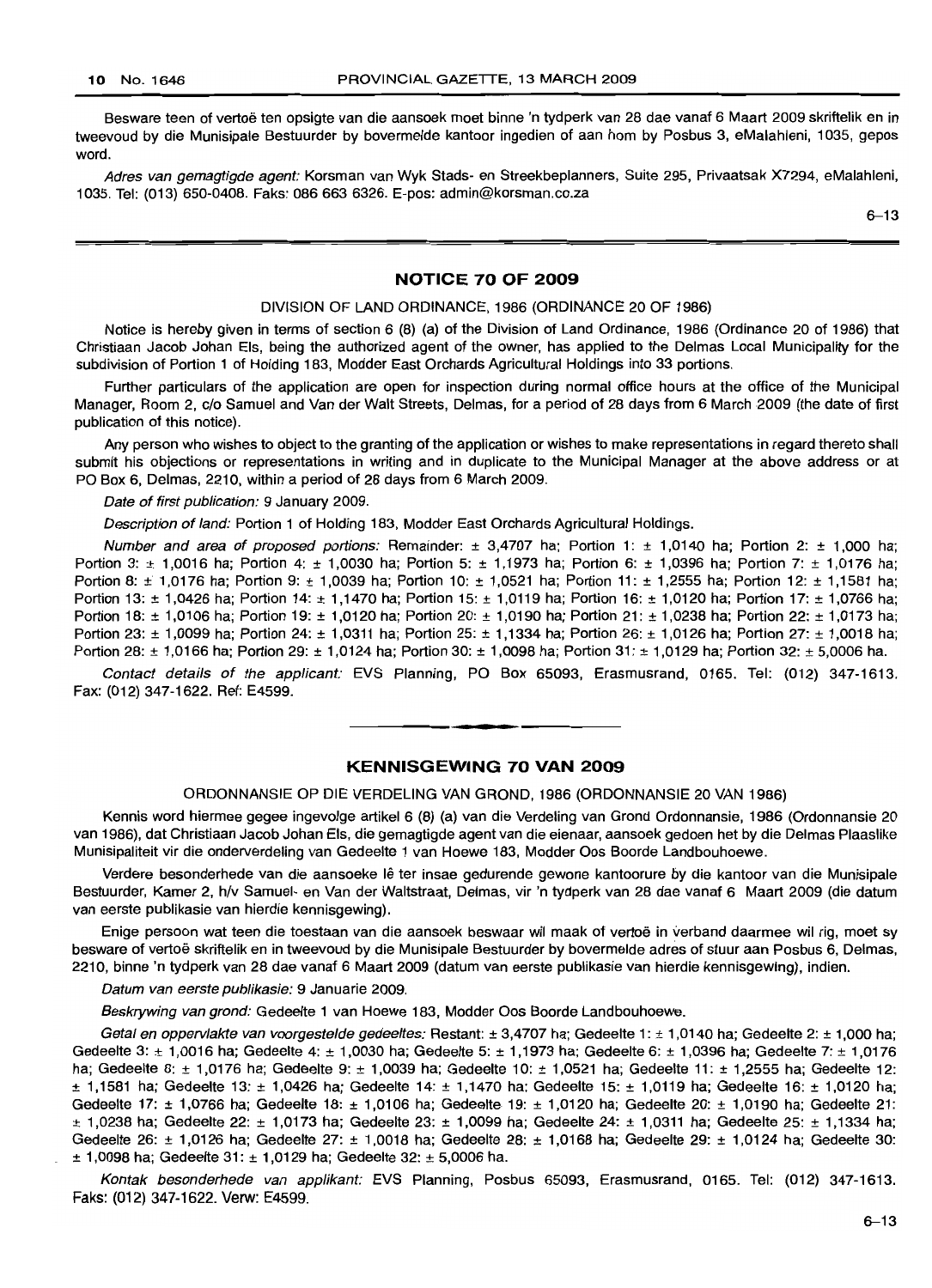# **NOTICE 71 OF 2009**

### **STEVE TSHWETE AMENDMENT SCHEME 336 WITH ANNEXURE A2.77**

NOTICE OF APPLICATION FOR THE AMENDMENT OF THE STEVE TSHWETE TOWN-PLANNING SCHEME, 2004, IN TERMS OF SECTION 56 (1) (b) (i) OF THE TOWN-PLANNING AND TOWNSHIPS ORDINANCE, 1986 (ORDINANCE 15 OF 1986)

We, Urban Dynamics (Mpumalanga) Inc., being the authorized agent of the registered owner of Portion 2 of Erf 542, Middelburg, hereby give notice in terms of section 56 (1) (b) (i) of the Town-planning and Townships Ordinance, 1986, that we have applied to the Steve Tshwete Local Municipality for the amendment of the town-planning scheme known as the Steve Tshwete Town-planning Scheme, 2004, for the rezoning of the above-mentioned property situated on the corner of Weeber and Frame Streets, Middelburg, by rezoning the property from "Residential 1" to "Residential 3 for the purpose of a Guest House", subject to certain conditions.

Particulars of the application will lie for inspection during normal office hours at the office of the Municipal Manager, Steve Tshwete Local Municipality, Municipal Buildings, Wanderers Avenue, Middelburg, 1050, for a period of 28 days from 13 March 2009.

Objections to or representations in respect of the application must be lodged with or made in writing to the Municipal Manager at the above address or at P.O. Box 14, Middelburg, 1050, within a period of 28 days from 13 March 2009.

Applicant: Urban Dynamics (Mpumalanga) Inc., Propark Building, 44 Wes Street (PO Box 3294), Middelburg, 1050. Tel: (013) 243-1219. Fax: (013) 243-1321.

**1\_**

**KENNISGEWING 71 VAN 2009**

#### **STEVE TSHWETE-WYSIGINGSKEMA 336 MET BYLAE A277**

KENNISGEWING VAN DIE AANSOEK OM DIE WYSIGING VAN DIE STEVE TSHWETE-DORPSBEPLANNINGSKEMA, 2004, INGEVOLGE ARTIKEL 56 (1) (b) (i) VAN DIE ORDONNANSIE OP DORPSBEPLANNING EN DORPE, 1986 (ORDONNANSIE 15 VAN 1986)

Ons, Urban Dynamics (Mpumalanga) Inc., synde die gemagtigde agent van die geregistreerde eienaar van Gedeelte 2 van Erf 542, Middelburg, gee hiermee ingevolge artikel 56 (1) (b) (i) van die Ordonnansie op Dorpsbeplanning en Dorpe, 1986, kennis dat ons by die Steve Tshwete Plaaslike Munisipaliteit aansoek gedoen het om die wysiging van die Steve Tshwetedorpsbeplaningskema, 2004, deur die hersonering van die bogenoemde eiendom gelee op die hoek van Weeber- en Framestraat, Middelburg, vanaf "Residensieel 1" na "Residensieel 3 vir die doeleindes van 'n Gastehuis" onderworpe aan sekere voorwaardes.

Besonderhede van die aansoek lê ter insae gedurende gewone kantoorure by die kantoor van die Munisipale Bestuurder, Steve Tshwete Plaaslike Munisipaliteit, Munisipale Gebou, Wandererslaan, Middelburg, 1050, vir 'n tydperk van 28 dae vanaf 13 Maart 2009. .

Besware of vertoe ten opsigte van die aansoek moet binne 'n tydperk van 28 dae vanaf 13 Maart 2009, skriftelik in tweevoud by of tot die Munisipale Bestuurder by bovermelde adres of by Posbus 14, Middelburg, 1050, ingedien of gerig word.

Applikant: Urban Dynamics (Mpumalanga) Inc., Propark Building, Wesstraat 44 (Posbus 3294), Middelburg, 1050. Tel: (013) 243-1219. Faks: (013) 243-1321.

13--20

# **NOTICE 72 OF 2009**

Please take notice that Afriplan Town Planners and Land Surveyors has lodged an application for the rezoning of the following proposed even in Emzinoni Extension 3, Bethal, in the form of the enclosed two copies of the application with the authorised officer as contemplated in the Township Establishment and Land Regulations, 1986 made, in terms of section 57B of the Black Communities Development Act, 1984:

- Proposed Portions 1, 2, 3, 5 & 6 of Erf 3527 from "Business" to "Residential";
- Proposed Remainder of Erf 3257 from "Business" to "Street";
- Proposed Portions 1 and 2 of Erf 3528 from "Municipal" to "Residential";
- Proposed Remainder and Portion 1 of Erf 9352 from "Street" to "Residential";
- Proposed Portions 1-12 of Erf 9350 from "Street" to "Residential";
- Proposed Portions 1-5 and the Remainder of Erf 9349 from "Street" to "Residential";
- Proposed Portions 1-17 of Erf 9351 (previously Erven 9348 and 3508) from "Community Facility" and "Street" to "Residential".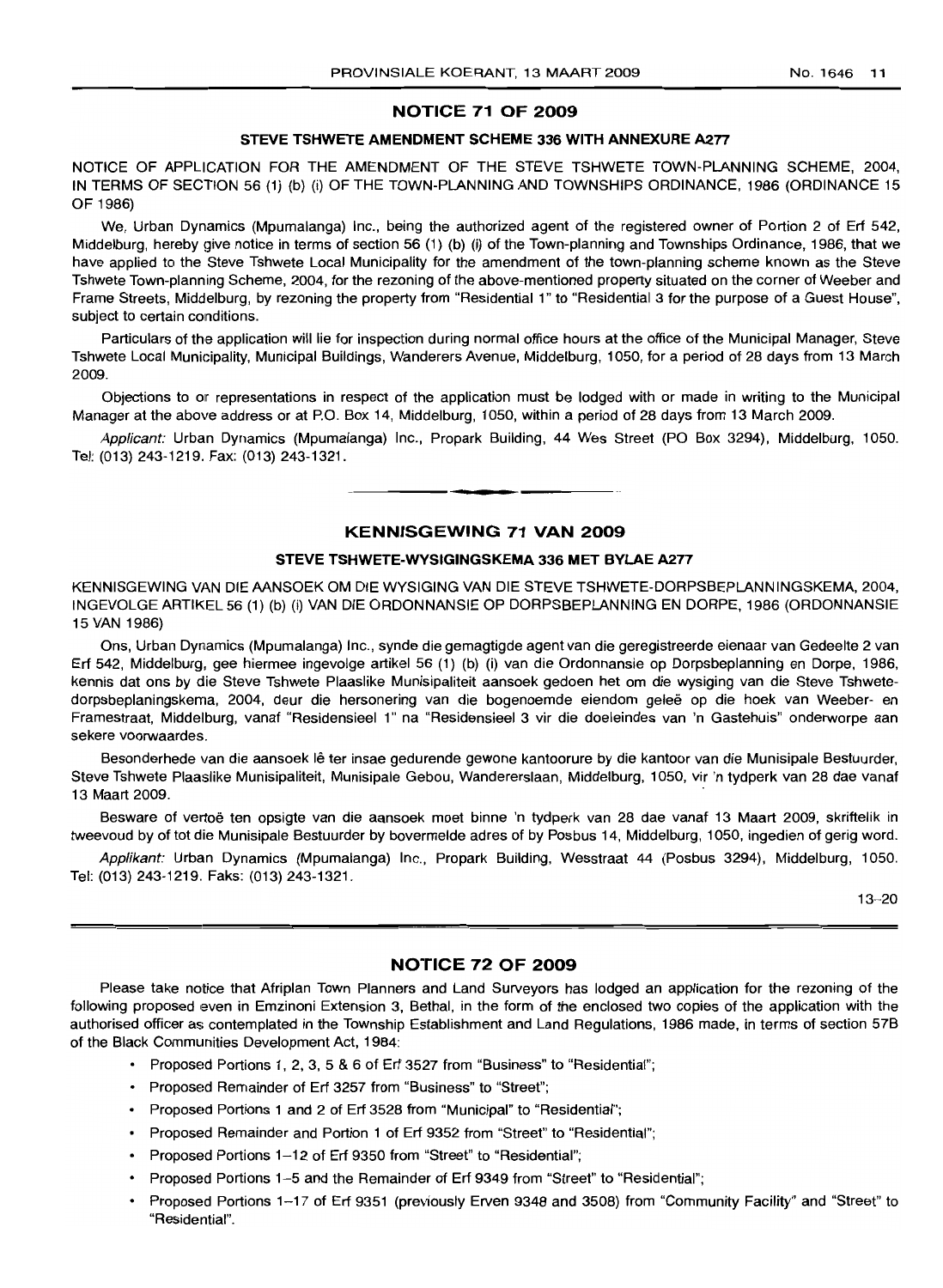Please take notice further that you may within a period of 30 (thirty) days from the date of this notice, lodge an objection with or make representations in respect of the application to the said authorised officer as contemplated in regulation 11 of the above-mentioned regulations or if you are unable to lodge such objection or make such representations within such period, or sufficiently to investigate the application within that period, stating the period within which you will be able to lodge an objection or make representations as well as the nature of the objection or representations that you intend to or, upon further investigation, might or are likely to lodge or make.

Please take further notice that any objection, representation or request for extension must be delivered to the office of the authorised officer at Department Agriculture and Land Administration, Private Bag X11219, Nelspruit, 1200.



**• •**

Neem asseblief kennis dat Afriplan Stadsbeplanners en Landmeters 'n aansoek om die volgende voorgestelde erwe in Emzinoni Uitbreiding 3, Bethal, te hersoneer in die vorm van die twee aangehegte afskrifte van die aansoek by die gemagtigde beampte soos bedoel in die Dorpstigting- en Grondgebruiksregulasies, 1986, uitgevaardig kragtens artikel 57B van die Wet op die Ontwikkeling van Swart Gemeenskappe, 1984, ingedien het:

- Voorgestelde Gedeeltes 1, 2, 3, 5 & 6 van Erf 3527 vanaf "Besigheid" na "Residensieel";
- Voorgestelde Restant van Erf 3257 vanaf "Besigheid" na "Straat";
- Voorgestelde Gedeeltes 1 en 2 van Erf 3528 vanaf "Munisipaal" na "Residensieel";
- Voorgestelde Restant en Gedeelte 1 van Erf 9352 vanaf "Straat" na "Residensieel";
- Voorgestelde Gedeeltes 1-12 van Erf 9350 vanaf "Straat" na "Residensieel";
- Voorgestelde Gedeeles 1-5 en die Restant van Erf 9349 vanaf "Straat" na "Residensieel";
- Voorgestelde Gedeeltes 1-17 van Erf 9351 (voorheen Erwe 9348 en 3508) vanaf "Gemeenskapsfasiliteit" en "Straat" na "Residensieel".

Neem voorts asseblief kennis dat u, binne 'n tydperk van 30 (dertig) dae vanaf die datum van hierdie kennisgewing, besware of vertoe ten opsigte van die aansoek, by of aan die genoemde gemagtigde beampte kan indien of rig soos in Regulasie 11 van die bovermelde regulasies bedoel, of, indien u nie in staat is om so beswaar of sodanige vertoë binne sodanige tydperk in te dien of te rig nie, of die aansoek binne daardie tydperk behoorlik kan ondersoek nie, kan u binne daardie tydperk die genoemde beamptes skriftelik versoek om die tydperk te verleng en die tydperk noem waarbinne u in staat sal wees om beswaar in te dien of vertoë wat u beoog of na verdere ondersoek sou, of moontlik sou, indien of rig.

Neem voorts asseblief kennis dat enige beswaar, vertoe of versoek om uitstel by die kantoor van die gemagtigde beampte te Departement Landbou en Grond Administrasie, Privaatsak X11219, Nelspruit, 1200, ingedien kan word.

13-20

# **NOTICE 73 OF 2009**

NOTICE OF APPLICATION FOR THE AMENDMENT OF A TOWN-PLANNING SCHEME IN TERMS OF SECTION 56 (1) (b) (i) OF THE TOWN-PLANNING AND TOWNSHIPS ORDINANCE, 1986 (ORDINANCE 15 OF 1986)

#### **NELSPRUIT AMENDMENT SCHEME 1618**

We, Umsebe Development Planners, represented by Mr BJL van der Merwe, Mr ST Masuku, Mr M Loock and Mr M Venter being the authorised agent of the registered owner of Erf 3007, Nelspruit Extension, hereby give notice in terms of section 56 (1) (b) (i) of the Town-planning and Townships Ordinance, 1986 (Ordinance 15 of 1986) that we have applied to the Mbombela Local Municipality for the amendment of the town-planning scheme known as Nelspruit Town-planning Scheme, 1989, by the rezoning of the property described above, situated at 21 Ferreira Street, from "Residential 4" to "Special" for purposes of dwelling units and offices as per Annexure 1230.

Particulars of this application will lie for inspection during normal office hours at the office of the Secretary of the Assistant Director: Technical Services, Mbombela Local Municipality, Room 205, Second Floor, Nel Street, Nelspruit, 1200, for a period of 28 days from 13 March 2009.

Objections to or representations in respect of the application must be lodged with or made in writing and in duplicate to the Secretary of the Assistant Director: Technical Services, Mbombela Local Municipally at the above-mentioned address or to the Municipal Manager, Mbombela Local Municipality, PO Box 45, Nelspruit, 1200, within a period of 28 days from 13 March 2009.

Address of applicant: Umsebe Development Planners, PO Box 12367, Nelspruit, 1200. Tel: (013) 752-4710.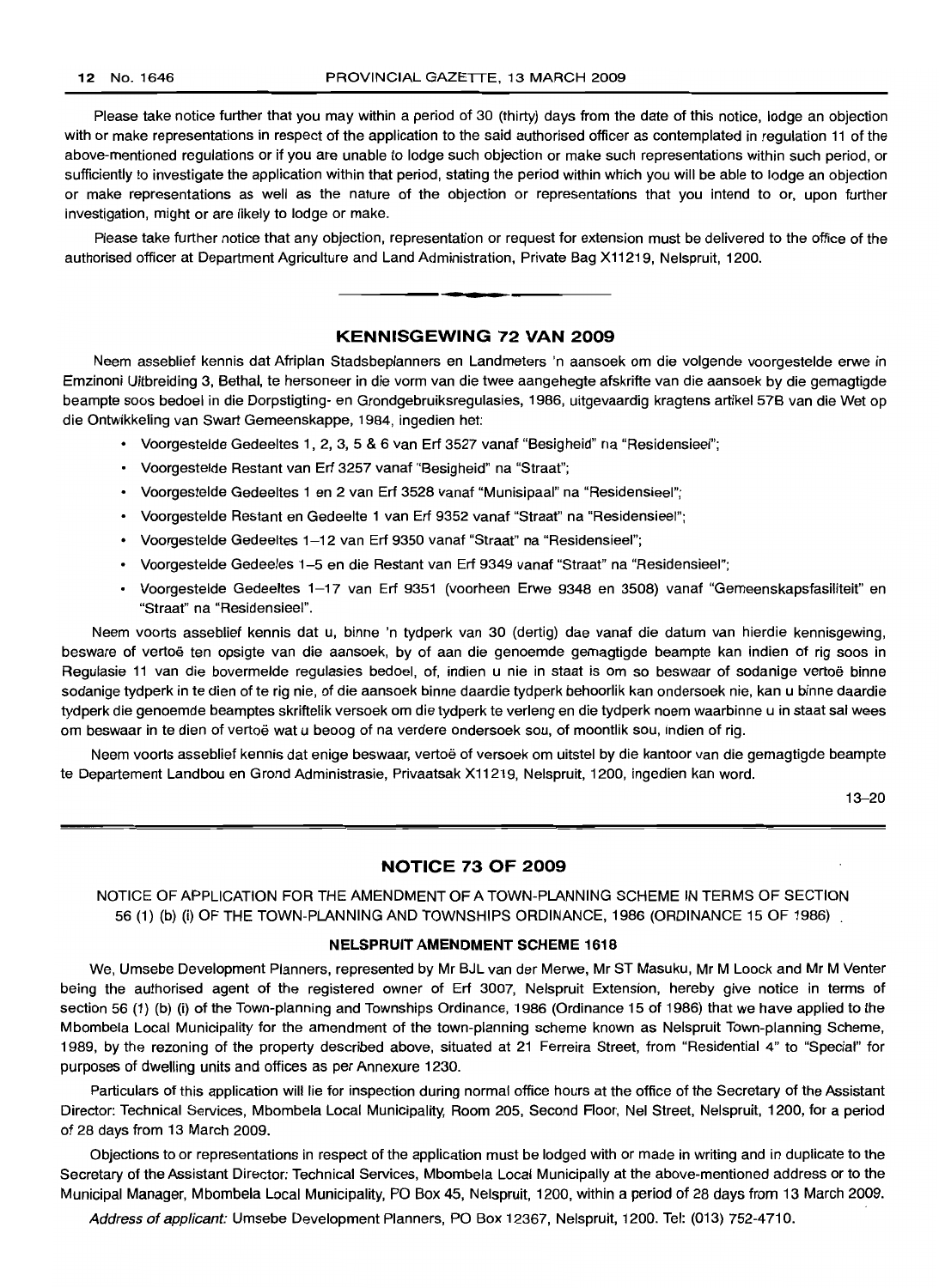#### **KENNISGEWING 73 VAN 2009**

KENNSGEWING VAN AANSOEK OM WYSIGING VAN 'N DORPSBEPLANNINGSKEMA INGEVOLGE ARTIKEL 56 (1) (b) (i) VAN DIE ORDONNANSIE OP DORPSBEPLANNING EN DORPE, 1986 (ORDONNANSIE 15 VAN 1986)

#### **NELSPRUIT-WVSIGINGSKEMA 1618**

Ons, Umsebe Ontwikkelingsbeplanners, verteenwoordig deur mnr BJL van der Merwe, mnr ST Masuku, mnr M Loock en mnr M Venter, synde die gemagtigde agent van die geregistreerde eienaar van Erf 3007, Nelspruit Uitbreiding, gee hiermee ingevolge artikel 56 (1) (b) (i) van die Ordonnansie op Dorpsbeplanning en Dorpe, 1986 (Ordonnansie 15 van 1986), kennis dat ons by die Mbombela Plaaslike Munisipaliteit aansoek gedoen het om die wysiging van die dorpsbeplanningskema, bekend as Nelspruit Dorpsbeplanningskema, 1989, deur die hersonerinq van die eiendom hierbo beskryf, gelee te Ferreirastraat 21, vanaf "Residensieel 4" na "Spesiaal" vir doeleindes van wooneenhede en kantore soos in Bylae 1230.

Besonderhede van bogenoemde aansoek lê ter insae gedurende gewone kantoorure by die Sekretaresse van die Assistent Direkteur: Teqniese Dienste, Mbombela Plaaslike Munisipaliteit, Kamer 205, Tweede Vloer, Nelstraat, Nelspruit, vir 'n tydperk van 28 dae vanaf 13 Maart 2009.

Beswrae teen of vertoë ten opsigte van die aansoek moet binne 'n tydperk van 28 dae vanaf 13 Maart 2009 skriftelik en in tweevoud by die Sekretaresse van die Assistent Direkteur: Tegniese Dienste by die bovermelde adres of na die Munisipale Bestuurder, Mbombela Munisipaliteit, Posbus 45, Nelspruit, 1200, ingedien of gerig word.

Adres van applikant: Umsebe Ontwikkelingsbeplanners, Posbus 12367, Nelspruit, 1200. Tel: (013) 752-4710.

13-20

#### **NOTICE 74 OF 2009**

AMENDED NOTICE

#### **PIET RET'IEF AMENDMENT SCHEME 180**

NOTICE OF APPLICATION FOR THE AMENDMENT OF THE PIET RETIEF TOWN-PLANNING SCHEME, 1980, IN TERMS OF SECTION 56 (1) (b) (i) OF THE TOWN-PLANNING AND TOWNSHIPS ORDINANCE, 1986 (ORDINANCE 15 OF 1986)

I, Pinkie Kuhne, being the authorised agent of the registered owner of the property mentioned below, hereby give notice, in terms of the above ordinance, that I have applied to the Piet Retief Municipality for the amendment of the town-planning scheme, known as the Piet Retief Town Planning Scheme, 1980, by the rezoning of Portion 2 of Erf 159, situated at No. 19A Du Toit Street, Piet Retief, from "Residential 1" to "Residential 3".

Particulars regarding the application will lie for inspection during normal office hours at the office of the Municipal Manager, Civic Centre, Mark Street, Piet Retief, for a period of 28 (twenty eight) days from 6 March 2009.

Objections to this application must, within a period of 28 (twenty eight) days from 6 March 2009, written and in duplicate, be submitted to the Municipal Manager at the above address, or be posted to P.O. Box 23, Piet Retief, 2380.

Agent: Pinkie Kühne, 76 Paterson Street (P.O. Box 22072), Newcastle, 2940.

#### **KENNISGEWING 74 VAN 2009**

**• •**

GEVVYSIGDE KENNISGEWING

#### **PIET RETIEF WVSIGINGSKEMA 180**

KENNISGEWING VAN AANSOEK OM DIE WYSIGING VAN DIE PIET RETIEF DORPSBEPLANNINGSKEMA, 1980, INGEVOLGE ARTIKEL 56 (1) (b) (i) VAN DIE ORDONNANSIE OP DORPSBEPLANNING EN DORPE, 1986 (ORDONNANSIE 15 VAN 1986)

Ek, Pinkie Kuhne, synde die gemagtigde agent van die geregistreerde eienaar van die ondergenoemde eiendom, gee hiermee, ingevolge bogenoemde artikel, kennis dat ek by die Piet Retief Munisipaliteit aansoek gedoen het om die wysiging van die dorpsbeplanningskema, bekend as die Piet Retief Dorpsbeplanningskema, 1980, deur die hersonering van Gedeelte 2 van Erf 159, gelee te Du Toitstraat No. 19A, Piet Retief, vanaf "Residensieel 1" na "Residensieel 3".

Besonderhede van die aansoek lê ter insae gedurende gewone kantoorure by die kantoor van die Munisipale Bestuurder, Burgersentrum, Markstraat, Piet Retief, vir 'n tydperk van 28 (agt en twintig) dae vanaf 6 Maart 2009.

Besware of vertoë ten opsigte van die aansoek moet binne 'n tydperk van 28 (agt en twintig) dae vanaf 6 Maart 2009, geskrewe en in tweevoud, ingehandig word by die Munisipale Bestuurder, by bovermelde adres, of gepos word aan Posbus 23, Piet Retief, 2380.

Agent: Pinkie Kühne, Patersonstraat 76 (Posbus 22072), Newcastle, 2940.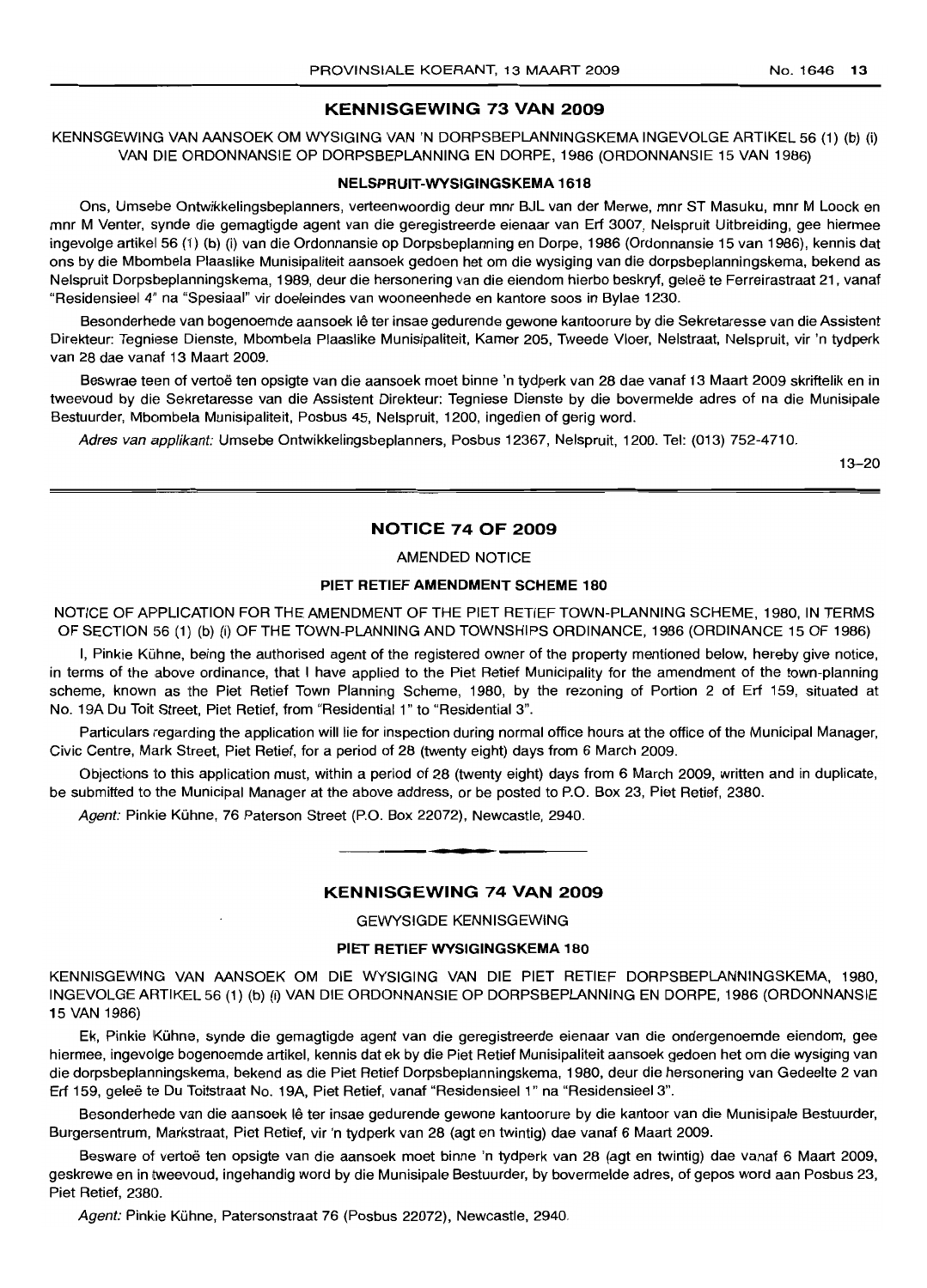# **LOCAL AUTHORITY NOTICES PLAASLIKE BESTUURSKENNISGEWINGS**

#### **LOCAL AUTHORITY NOTICE 54**

#### **eMALAHLENI LOCAL MUNICIPALITY**

#### **SUBDIVISION OF PORTION B OF THE FARM KLIPFONTEIN 3 IS**

Notice is hereby given in terms of the provisions of section 6 (8) (a) of the Ordinance on the Subdivision of Land, 1986, that the eMalahleni Local Municipality has received an application for the subdivision of the above-mentioned property.

Particulars of the proposed subdivision are open for inspection at the office of the Director: Administration and Resource Management, Administrative Centre, eMalahleni, during normal office hours.

Any person who wishes to object to or make representations regarding the proposed subdivision must lodge such objection or representation in writing and in duplicate at the undersigned within a period of 28 (twenty-eight) days from the date of first publication of this notice.

Date of first publication: 13 March 2009.

Description of the property: Portion 8 of the farm Klipfontein 3 IS, is to be subdivided as follows:

Portion 8 of the farm Klipfontein 3 IS: 8 565  $m^2$ .

Proposed Portion A: 4 282 m<sup>2</sup>.

Proposed Remainder: 4 282 m<sup>2</sup>.

#### **A.M. LANGA, Municipal Manager**

Administrative Centre, Mandela Street (P.O. Box 3), Witbank, 1035 (Notice No. 48/2009)

13-20

# **LOCAL AUTHORITY NOTICE 55**

(LOCAL AUTHORITY NOTICES 20/2009 AND 21/2009)

#### **GOVAN MBEKI MUNICIPALITY**

#### **PROPOSED PERMANENT CLOSURE OF STREETS IN EMZINONI EXTENSION 3**

Notice is hereby given in terms of section 67 (3) of the Local Government Ordinance, 17 of 1939, that the Govan Mbeki Municipality intends to permanently close the following streets in Emzinoni Extension 3:

- The street providing access to Erven 3528, 3536 and 3537 (proposed Erf No. 9352)-Local Authority Notice No. 20/2009.
- 3 portions of the street providing access to Erven 3508-3512 and 3518-3527 (proposed Erven No's 9348, 9349 and 9350)-Local Authority Notice No. 21/2009

A plan indicating the roads that the Council intends to close will be open for inspection during office hours at the office of the Municipal Manager, Central Business Area, Secunda, for the period of 30 days from the date of publication of this notice.

Any objections to or representations in this regard must be lodged with or made in writing to the Municipal Manager at the above address or at Govan Mbeki Municipality, Private Bag X1017, Secunda, 2302, within a period of 30 days from date of publication of this notice.

#### **Dr L.H. MATHUNYANE, Municipal Manager**

**PLAASLIKE BESTUURSKENNISGEWING 55**

**• •**

(PLAASLIKE BESTUURSKENNISGEWING 20/2009 EN 21/2009)

#### **GOVAN MBEKI MUNISIPALITEIT**

#### **VOORGESTELDE PERMANENTE SLUITING VAN STRATE IN EMZINONI UITBREIDING 3**

Kennis geskied hiermee ingevolge die bepalings van artikel 67 (3) van die Plaaslike Bestuursordonnansie 17 van 1939, dat die Govan Mbeki Munisipaliteit van voornemens is om die volgende strate in Emzinoni Uitbreiding 3 permanent te sluit: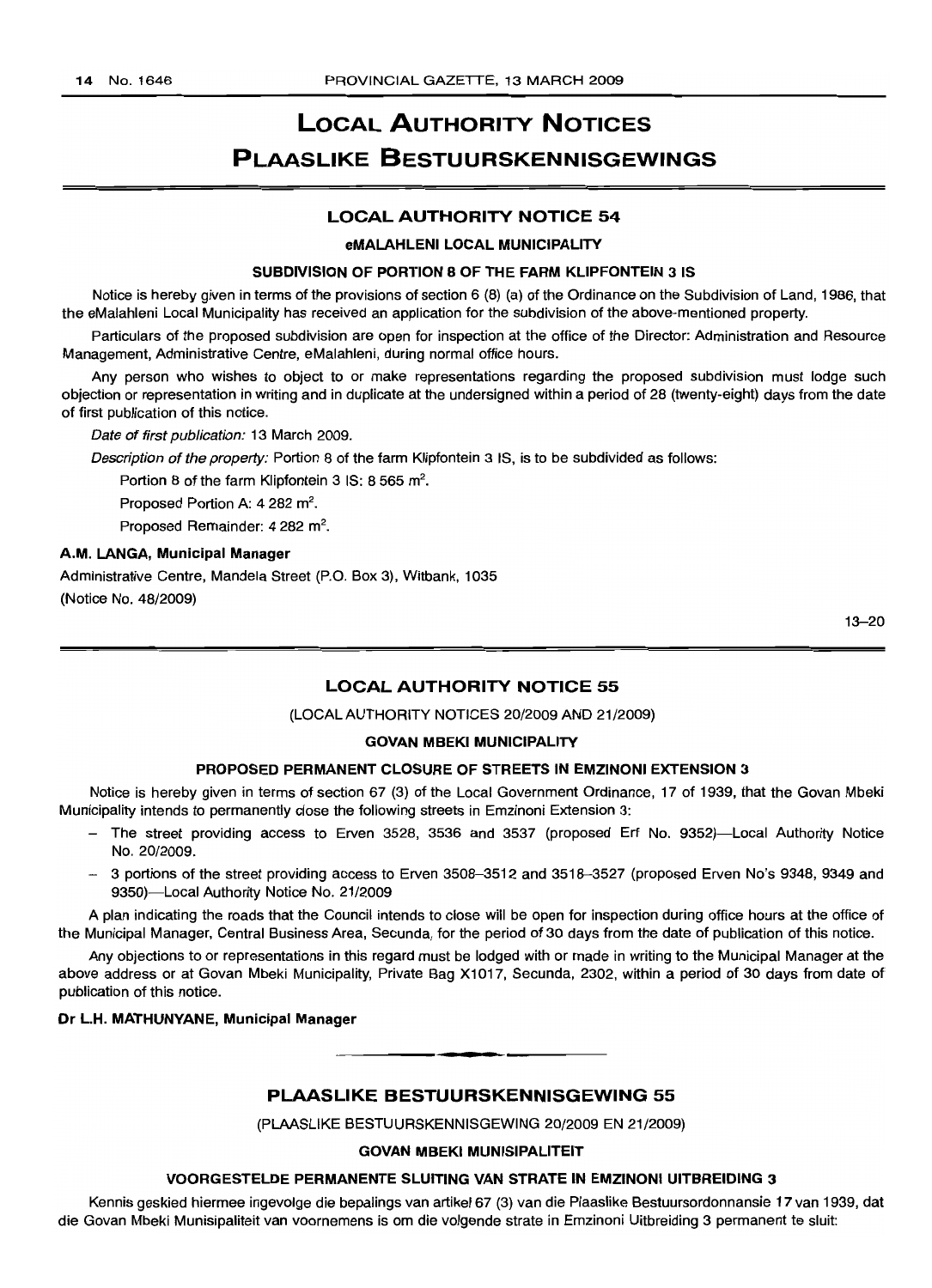- Die straat wat toegang verleen aan Erwe 3528, 3536 en 3537 (voorgestelde Erf No. 9352)-Plaaslike Bestuurskennisgewing No. 20/2009.
- 3 gedeeltes van die straat wat toegang verleen aan Erwe 3508-3512 en 3518-3527 (voorgestelde Erwe No.'s 9348, 9349 en 9350)-Plaaslike Bestuurskennisgewing No. 21/2009.

'n Plan wat die pad wat die Munisipale Raad van voornemens is om te sluit, lê gedurende normale kantoorure by die Munisipale Bestuurder, Govan Mbeki Munisipaliteit, Sentrale Besigheidsgebied, Secunda, 30 dae vanaf die datum van publikasie van hierdie kennisgewing.

Besware teen of vertoë ten opsigte van die aansoek moet binne 'n tydperk van 30 dae vanaf die datum van publikasie van hierdie kennisgewing skriftelik by die Govan Mbeki Munisipaliteit, Privaatsak X1017, Secunda, 2302, ingedien of gerig word.

#### Dr L.H. MATHUNYANE, Munisipale Bestuurder

#### LOCAL AUTHORITY NOTICE 56

#### eMALAHLENI LOCAL MUNICIPALITY

#### NOTICE OF APPROVAL OF eMALAHLENI AMENDMENT SCHEME 1091

It is hereby notified in terms of the provisions of section 56 (1) (a) (i) of the Town-planning and Townships Ordinance, 1986, that the eMalahleni Local Municipality has approved the amendment of the eMalahleni Town-planning Scheme, 1991, by the rezoning of Portion 31 of Portion 1 of Erf 5060, eMalahleni Extension 60 from "Residential 1" to "Business 4".

Map 3 and the scheme clauses of the amendment scheme are filed with the Director, Department of Agriculture and Land Administration, Mpumalanga Province and the Municipal Manger of the eMalahleni Local Municipality and are open for inspection at all reasonable times.

This amendment is known as eMalahleni Amendment Scheme 1091 and shall come into operation on date of this publication.

#### A.M. LANGA, Municipal Manager

Civic Centre, Mandela Street, eMalahleni, 1035; P.O. Box 3, Witbank, 1035

(Notice No. 29/2009)

#### LOCAL AUTHORITY NOTICE 57

#### eMALAHLENI LOCAL MUNICIPALITY

#### NOTICE OF APPROVAL OF eMALAHLENI AMENDMENT SCHEME 1066

It is hereby notified in terms of the provisions of section 57 (1) (a) of the Town-planning and Townships Ordinance, 1986, that the eMalahleni Local Municipality has approved the amendment of the Town-planning Scheme, 1991, by the rezoning of Stand 1851, Reyno Ridge Extension 17, eMalahleni, from "Residential 1" with a density of one dwelling per 300 m<sup>2</sup> to "Residential 4" with an Annexure No. 367.

Map 3 and the scheme clauses of the amendment scheme are filed with the Director, Department of Agriculture and Land Administration, Mpumalanga Province and the Municipal Manger of the eMalahleni Local Municipality and are open for inspection at all reasonable times.

This amendment is known as eMalahleni Amendment Scheme 1066 and shall come into operation on date of this publication.

#### A.M. LANGA, Municipal Manager

Civic Centre, Mandela. Street, eMalahleni, 1035; P.O. Box 3, Witbank, 1035 (Notice No. 30/2009)

#### LOCAL AUTHORITY NOTICE 58

#### NELSPRUITAMENDMENT SCHEME 1573

It is hereby notified in terms of section 57 (1) of the Town-planning and Townships Ordinance, 1986, that the Mbombela Local Municipality approved the amendment of the Nelspruit Town-planning Scheme, 1989, by the rezoning of:

Erf 42, Drum ROGk, from "Residential 1" to "Special" with Annexure Conditions.

Copies of the amendment scheme are filed with the Director, Department of Agriculture and Land Administration, Nelspruit, and the office of the Municipal Manager, Civic Centre, Nel Street, Nelspruit, and are open for inspection at all reasonable times.